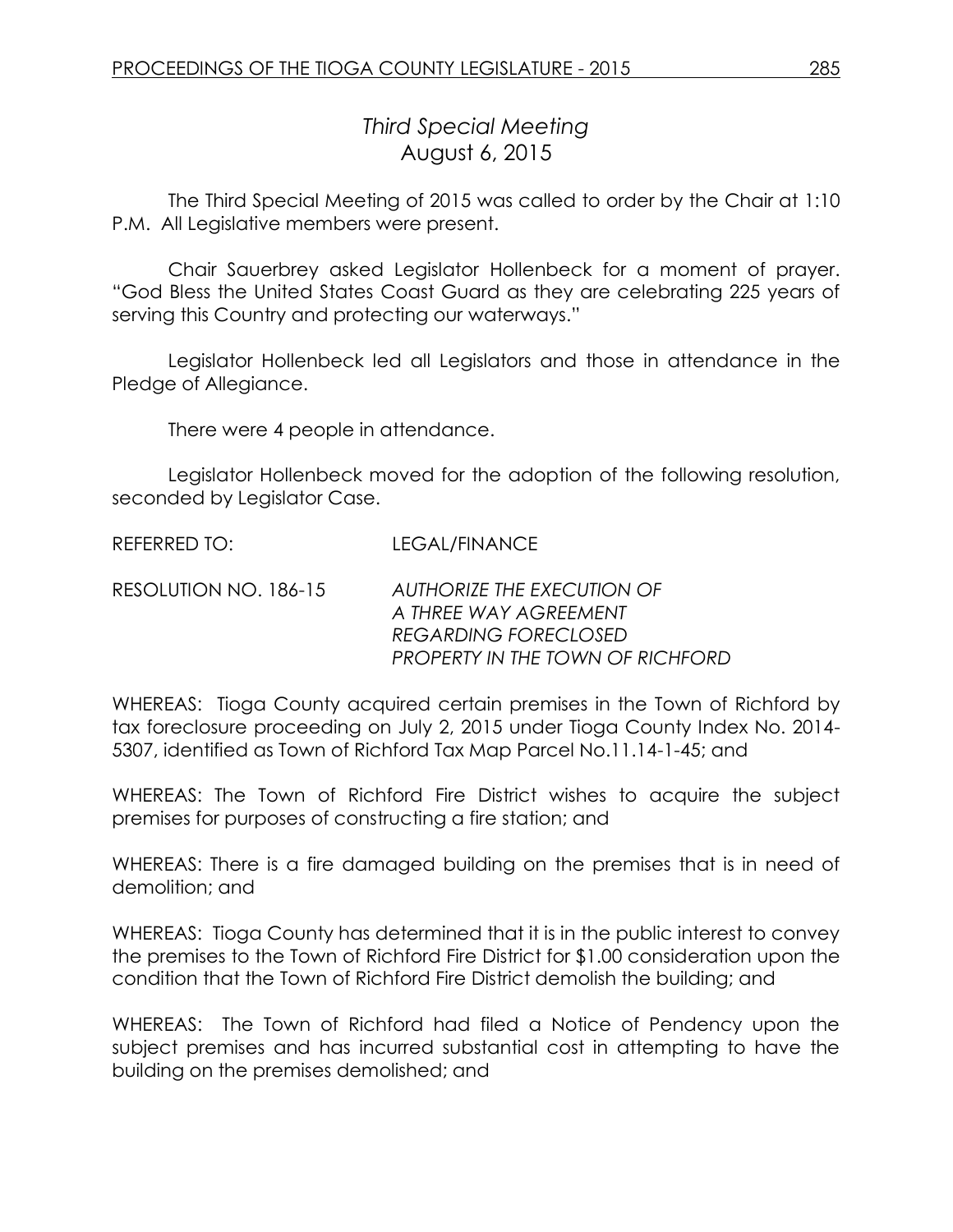WHEREAS: The parties wish to enter into an agreement to set forth the rights and obligations of the parties in relation to the conveyance of the premises to the Town of Richford Fire District; therefore be it

RESOLVED: That the subject premises shall be withdrawn from the list of properties to be sold at Public Auction; and be it further

RESOLVED: That the Tioga County Legislature authorizes and directs the Chair to execute the Three-way Agreement Regarding Unsafe Building at 992 Route 79 Town of Richford, NY, Tioga County.

### ROLL CALL VOTE

Yes – Legislators Hollenbeck, Huttleston, Monell, Sauerbrey, Roberts, Standinger, Sullivan, Weston and Case.

No – None.

Absent – None.

RESOLUTION ADOPTED.

Legislator Hollenbeck moved for the adoption of the following resolution, seconded by Legislator Standinger.

REFERRED TO: FINANCE/LEGAL COMMITTEE

RESOLUTI0N NO. 187-15 *AUTHORIZE THE SALE OF COUNTY OWNED PROPERTY LOCATED IN THE TOWN OF RICHFORD TO THE RICHFORD FIRE DISTRICT*

WHEREAS: Property located in the Town of Richford, assessed to Joyce Hyde, identified as Tax Map number 11.14-1-45, parcel number 380 owes 2013, 2014 and 2015 taxes and is past the last date of redemption; and

WHEREAS: The County has been approached by The Richford Fire District, who has made an offer to purchase the property for \$1.00 "as is", be it therefore

RESOLVED: That the Chair of the Tioga County Legislature be and hereby is authorized to sign and record on receipt of \$1.00, including recording costs of \$310.00, a Quit Claim Deed conveying the property assessed to Joyce Hyde, located in the, Town of Richford, identified on the Town of Richford Tax Map as number 11.14-1-45 parcel number 380, to The Richford Fire District or assigns.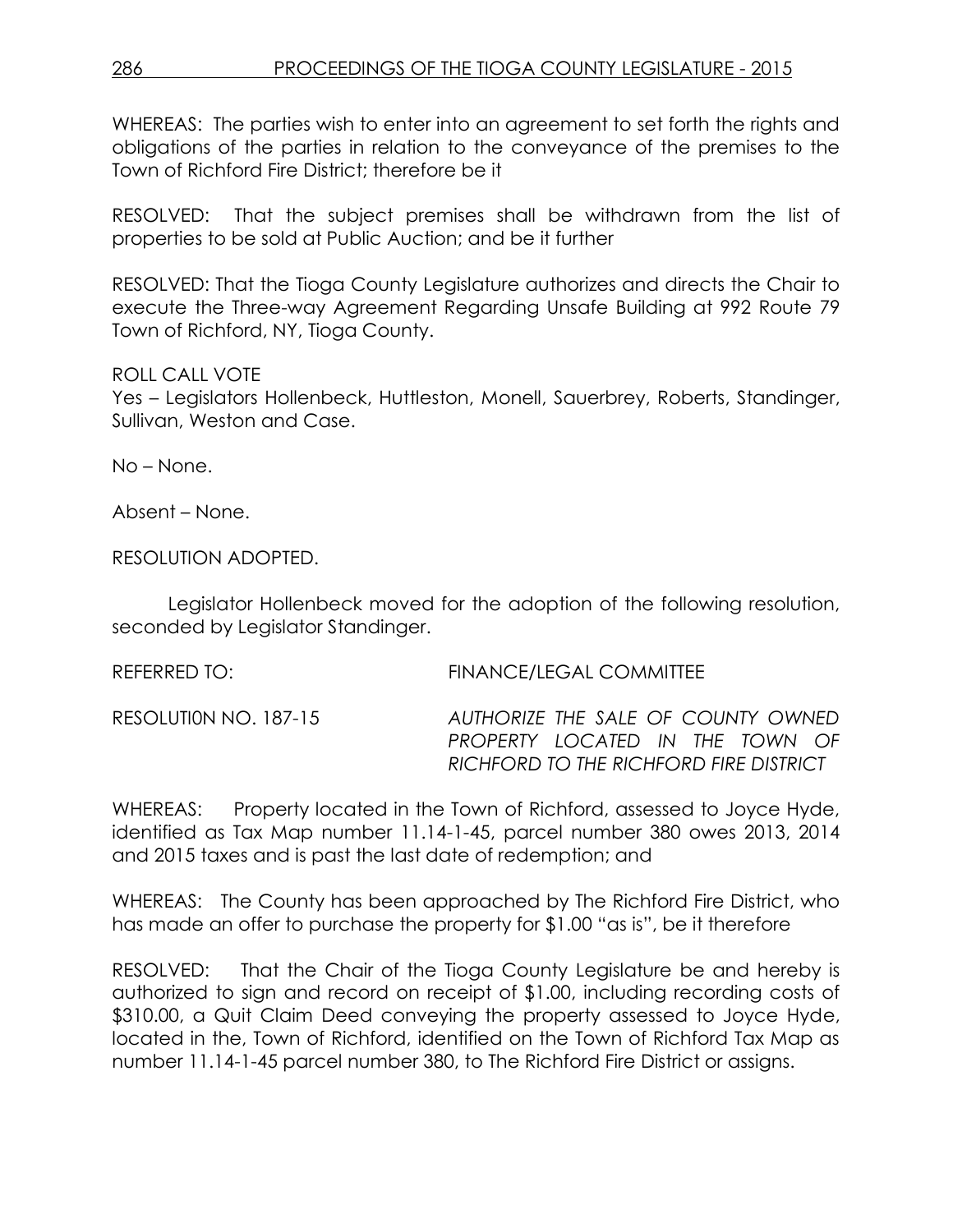#### ROLL CALL VOTE

Yes – Legislators Hollenbeck, Huttleston, Monell, Sauerbrey, Roberts, Standinger, Sullivan, Weston and Case.

No – None.

Absent – None.

RESOLUTION ADOPTED.

Legislator Roberts moved for the adoption of the following resolution, seconded by Legislator Sullivan.

REFERRED TO: LEGAL/FINANCE

RESOLUTION NO. 188-15 *AUTHORIZE PUBLIC WORKS TO LET EMERGENCY REPAIR OF PARK SETTLEMENT ROAD BRIDGE IN THE TOWN OF OWEGO WITHOUT COMPETITIVE BIDDING TO VECTOR CONSTRUCTION*

WHEREAS: An inspection of Park Settlement Road Bridge over the Owego Creek has revealed that the steel pile of one of the piers has deteriorated to such a level that it has to be closed to vehicular traffic until a repair can be made to the deteriorated elements; and

WHEREAS: Repairs must be made to the bridge as soon as possible for the reasons set forth below; therefore be it

RESOLVED: That the extreme deterioration of the steel pile and the resulting need to close the bridge to vehicular traffic are unforeseen occurrences or conditions affecting public property and the life, health and safety of the inhabitants of Tioga County that require immediate action which cannot await competitive bidding for the following reasons:

- 1. The closure has resulted in a substantial increase in the travel time for emergency vehicles.
- 2. The bridge is in immediate danger of collapse.
- 3. Tioga County has a limited window of time in which to make the repair, estimated to take at least 20 days, because the NYS DEC permit for the stream work will expire on September 10, 2015. Since the stream is a protected trout stream, Tioga County will not be able to get into the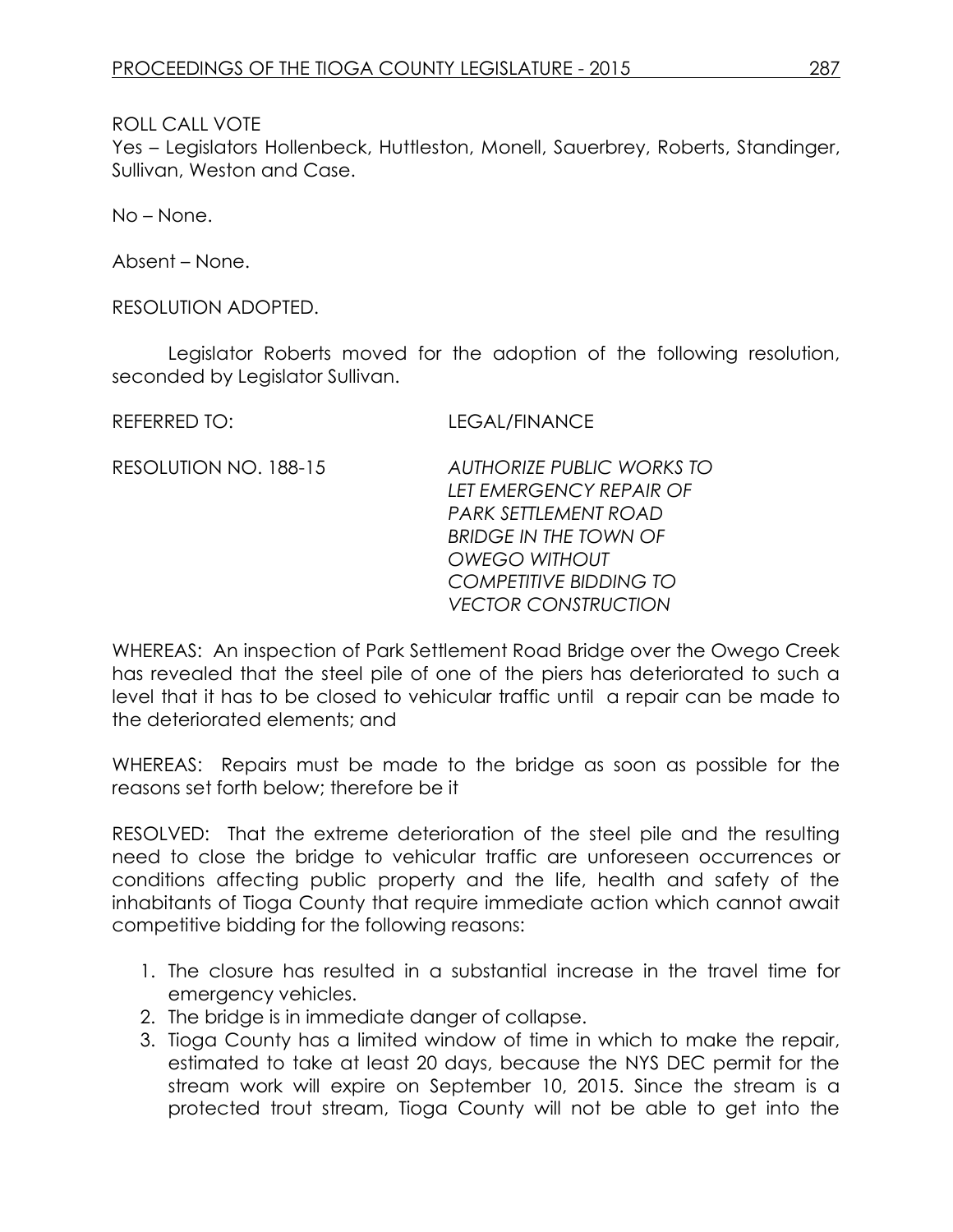stream to do the work until later in the year, thereby prolonging the above mentioned threats to life, health and property; and be it further

RESOLVED: That due to the emergency, the Tioga County Commissioner of Public Works is authorized, pursuant to New York State General Municipal Law Section 103(4), to let the contract for emergency repairs of the steel pier and concrete encapsulation to Vector Construction, who submitted the lowest of three quotations for the repair of the steel pier.

#### ROLL CALL VOTE

Yes – Legislators Hollenbeck, Huttleston, Monell, Sauerbrey, Roberts, Standinger, Sullivan, Weston and Case.

No – None.

Absent – None.

RESOLUTION ADOPTED.

Legislator Hollenbeck moved for the adoption of the following resolution, seconded by Legislator Case.

| FINANCE/LEGAL COMMITTEE                                                                                     |
|-------------------------------------------------------------------------------------------------------------|
| AUTHORIZE THE SALE OF COUNTY OWNED<br>PROPERTY LOCATED IN THE TOWN OF<br>SPENCER TO JOHN P. & MARIE MORELLO |
|                                                                                                             |

WHEREAS: Properties located in the Town of Spencer transferred to Tioga County, identified as Tax Map number 46.14-1-12 & 46.14-1-13, parcel numbers 1115 & 1116 owes 2013, 2014 and 2015 taxes and is past the last date of redemption; and

WHEREAS: The County has been approached by John P. & Marie Morello, who has made an offer to purchase back his properties for \$15,000.00, "as is", thereby placing the property back on the tax rolls; be it therefore

RESOLVED: That the Chair of the Tioga County Legislature be and hereby is authorized to sign and record on receipt of \$15,000.00 and recording costs of \$310.00, a Quit Claim Deed conveying the property transferred to Tioga County, located in the, Town of Spencer, identified on the Town of Spencer Tax Map as number 46.14-1-12 & 46.14-1-13 parcel numbers 1115 & 1116, to John P. & Marie Morello or assigns.